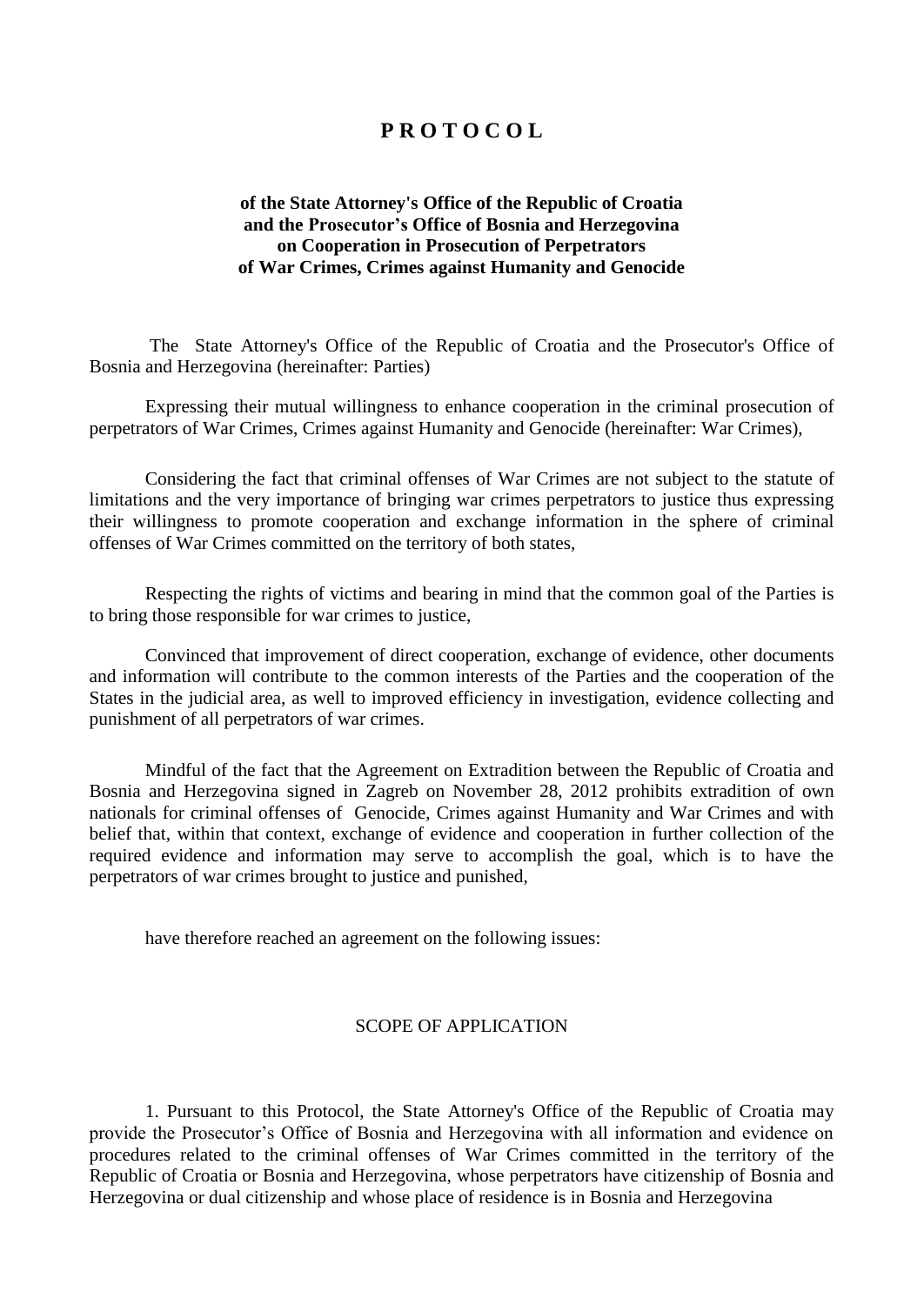Pursuant to this Protocol, the Prosecutor's Office of Bosnia and Herzegovina may provide the State Attorney's Office of the Republic of Croatia with all information and evidence on procedures related to the criminal offenses of War Crimes committed in the territory of the Republic of Croatia or Bosnia and Herzegovina, whose perpetrators have the citizenship of the Republic of Croatia or dual citizenship and whose place of residence is in the Republic of Croatia.

2. The cooperation in the exchange of evidence and other information in war crimes cases under Paragraph 1 of this Article shall be possible throughout the entire criminal proceedings, until the final and binding verdict of the competent court of the Party to the Protocol is rendered.

### THE MANNER OF EXCHANGE OF EVIDENCE AND OTHER INFORMATION

3. The Parties shall, within three (3) months of the signing date of this Protocol, inform each other, by exchange of initial data in all pending cases under Article 1 of this Protocol aiming to confirm the dual citizenship of suspects, accused or indicted persons and their place of residence.

In the event of subsequent detection of the perpetrator/s, confirmation of dual citizenship or place of residence, the Parties shall, within three (3) months from the date of obtaining knowledge of the perpetrator/s, inform the other party thereof.

4. After reviewing the initial data and information, the Parties shall successively transfer to each other copies of evidence from the files in order of priority agreed and determined by the State Attorney General of the Republic of Croatia /Chief Prosecutor of the Prosecutor's Office of BiH for the purpose of rendering the decision to undertake criminal prosecution.

5. The State Attorney General of the Republic of Croatia/Chief Prosecutor of the Prosecutor's Office of BiH may, on the basis of their own findings, request the delivery of copies of files and other documents relating to the criminal offenses listed under Article 1 of this Protocol.

# FORM AND CONTENT OF THE REQUEST FOR TRANSFER OF EVIDENCE

6. Following the review of the information, evidence and other writs and data, the competent State Attorney's Office or the Chief Prosecutor of the Prosecutor's Office of BiH may undertake the necessary procedural actions required to inform about the rendering of a decision referred to in Article 7 of the Protocol.

7. After reviewing copies of the files, data and documentation the Party in question shall, within a reasonable time, inform the other Party in writing about its decision regarding the undertaking of criminal prosecution and shall submit a request for the transfer of the evidence in the specific case.

8. The written information referred to in Article 7 of the Protocol shall be delivered to the State Attorney General of the Republic of Croatia or the Chief Prosecutor of the Prosecutor's Office of BiH. The information may indicate which original documents are sought and which should be certified copies as well as which verifications are required prior to the transfer of the evidence and the time frame in which the evidence should be delivered.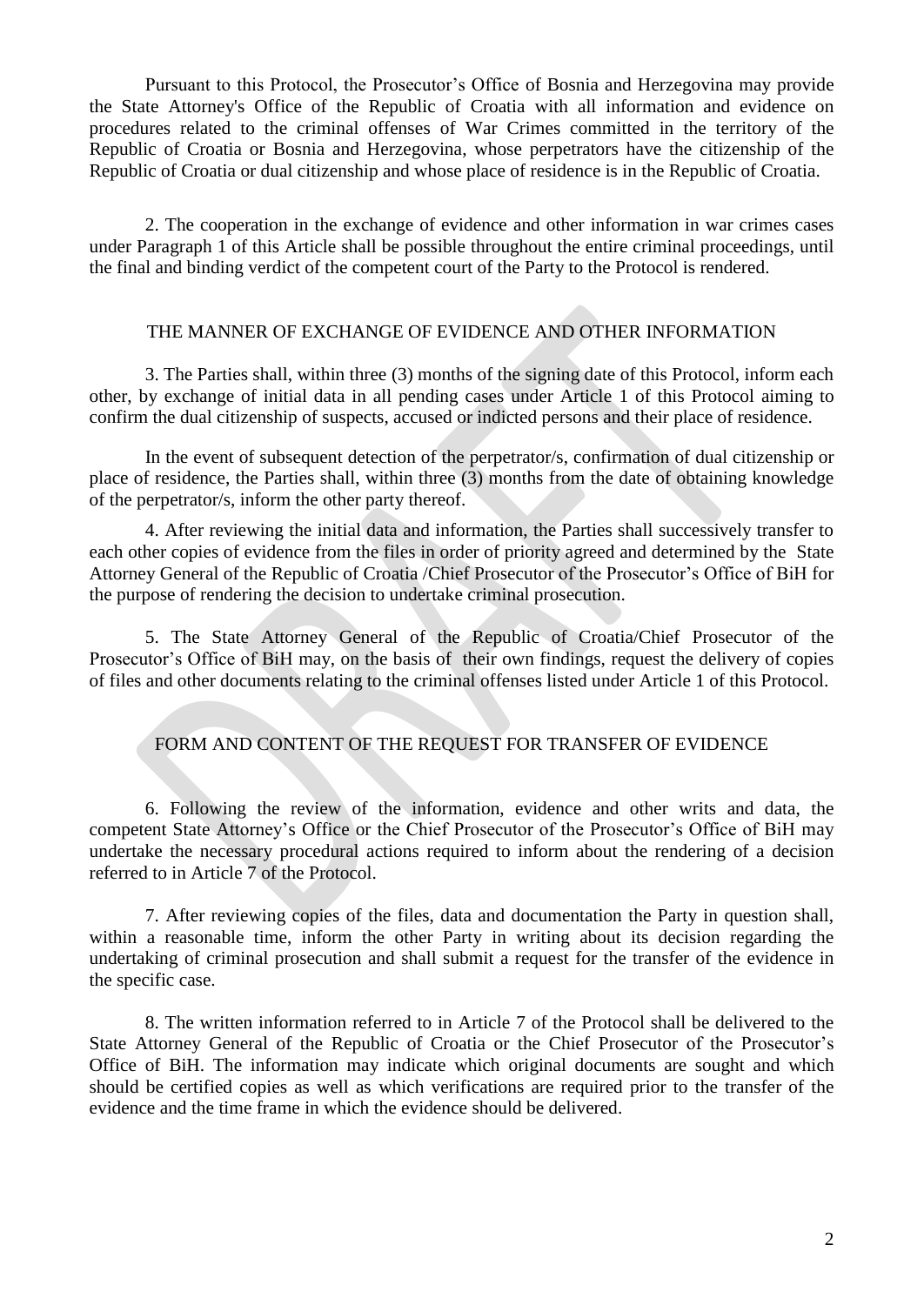#### EXECUTION OF THE REQUEST

9. The Parties are obliged to transfer data and evidence as soon as possible, and no later than three (3) months from the date the request referred to in Article 7 of the Protocol is submitted.

If there are any reasons as to why it cannot be done during the above-mentioned time frame, the Other Party shall be informed in writing thereof.

10. At the request of the Party deciding to undertake criminal prosecution, the Other Party shall obtain all the necessary documents, make the necessary verifications, provide certified copies of documents and undertake all other required actions.

The Party at whose territory the criminal offense of War Crime was committed shall provide certified evidence to the Other Party, unless such delivery is strongly opposed by witnesses - the injured parties whose statements are relevant to the successful completion of the criminal proceedings.

The fact that one Party has undertaken criminal prosecution shall not prevent the Party at whose territory the criminal offense of War Crimes was committed to prosecute the perpetrator found on its territory or to request the person from other states, until the case is a matter already adjudicated (*res iudicata*).

11. The Party Delivering the evidence or other information per this Protocol shall notify the Other Party thereof immediately after receiving new evidence or information.

#### INFORMATION ON THE STATUS OF THE CASE

12. The Party Receiving the information and evidence per this Protocol shall, at the request of the Other Party, keep it informed about the status of the case.

The Party Requesting the status report may always inform the interested persons about its content, if the Party Delivering the evidence agrees to it.

Each Party completing the final procedure shall inform the other about it without delay.

The Party may, if it deems necessary, report on the status of the case to the Other Party even when not requested to do so.

#### USE OF INFORMATION AND DOCUMENTS

13. The Party Receiving the information or request shall take all necessary actions to ensure that the contents of the request, evidence and other writs remain secret, if the Other Party requests such secrecy.

14. If the execution of the request will or may lead to a breach of secrecy, Each Party shall inform the other thereof and act in accordance with its legal obligations regarding the disclosure of secret data and the relevant decision of the Court.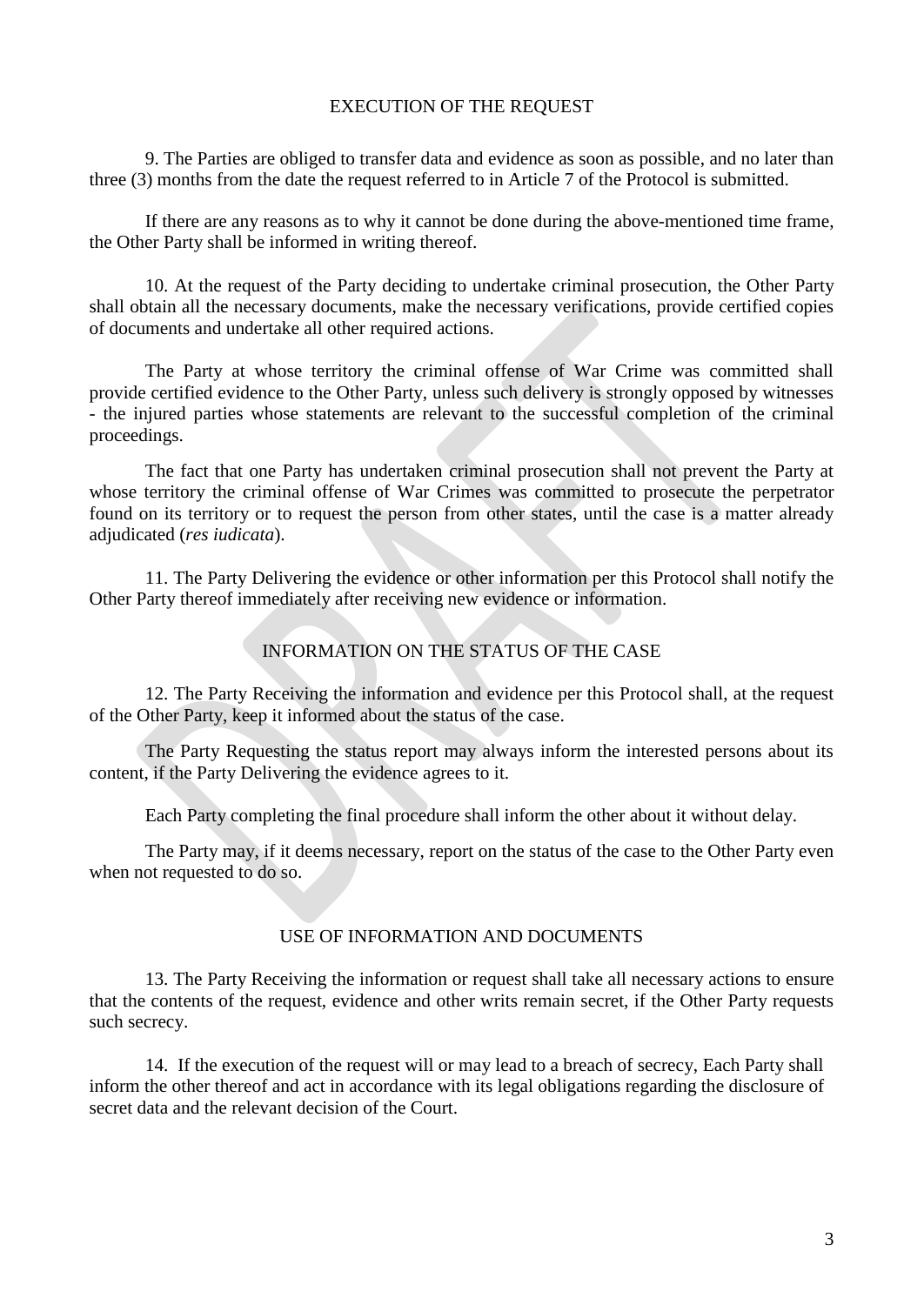#### LIMITATIONS IN THE USE OF INFORMATION AND EVIDENCE

15. Information, evidence and other data may not be used for any other purpose other than for making decisions within the criminal proceedings without the permission of the Party Delivering the evidence and other information.

16. Information relating to other persons may be delivered to other competent bodies only if the Party Delivering the information expressly authorizes it in writing, and if the law of the state in question allows such use.

17. Results of the verifications obtained in a particular case may subsequently be used by the State Attorney General of the Republic of Croatia/Chief Prosecutor of the Prosecutor's Office of BiH for all lawful purposes.

### PROVIDING RECORDS AND ESTABLISHING THE IDENTITY OF PERSONS

18. The State Attorney's Office of the Republic of Croatia/Chief Prosecutor of the Prosecutor's Office of BiH may request to be provided with reports from publicly available records of the Other Party, which are important for the proceedings. These reports shall be submitted as originals or certified copies.

19. The State Attorney General of the Republic of Croatia/Chief Prosecutor of the Prosecutor's Office of BiH to whom the request is filed may transfer copies of all the records that are not publicly available only to the extent and under the same conditions which would make them available to the competent authorities of that State and providing that it does not conflict with the laws of the state complying with the request.

20. The competent State Attorney's Office or the Chief Prosecutor of the Prosecutor's Office of BiH shall undertake activities within their authority to establish the identity and the location of a person through its competent police forces in accordance with the laws and regulations of their respective states.

## RETURN OF EVIDENCE AND OTHER DATA

21. If possible and if a Party to whom the request or information was submitted so requests, the original documents and other original materials that were delivered shall be returned.

22. The return of original documents and other materials that were delivered may be postponed, if necessary, due to requirements of criminal or civil proceedings.

23. The Party to whom the information or request is submitted may seek to protect the interests of third parties in connection with the documents, materials or other information.

## COMPLIANCE WITH THE PRINCIPLES DETERMINED IN THE EUROPEAN CONVENTION ON PROTECTION OF HUMAN RIGHTS AND FUNDAMENTAL FREEDOMS AND OTHER INTERNATIONAL AGREEMENTS

24. The Parties hereby confirm that their mutual relations and specific actions within this Protocol shall be in accordance with the principles laid down in the European Convention on